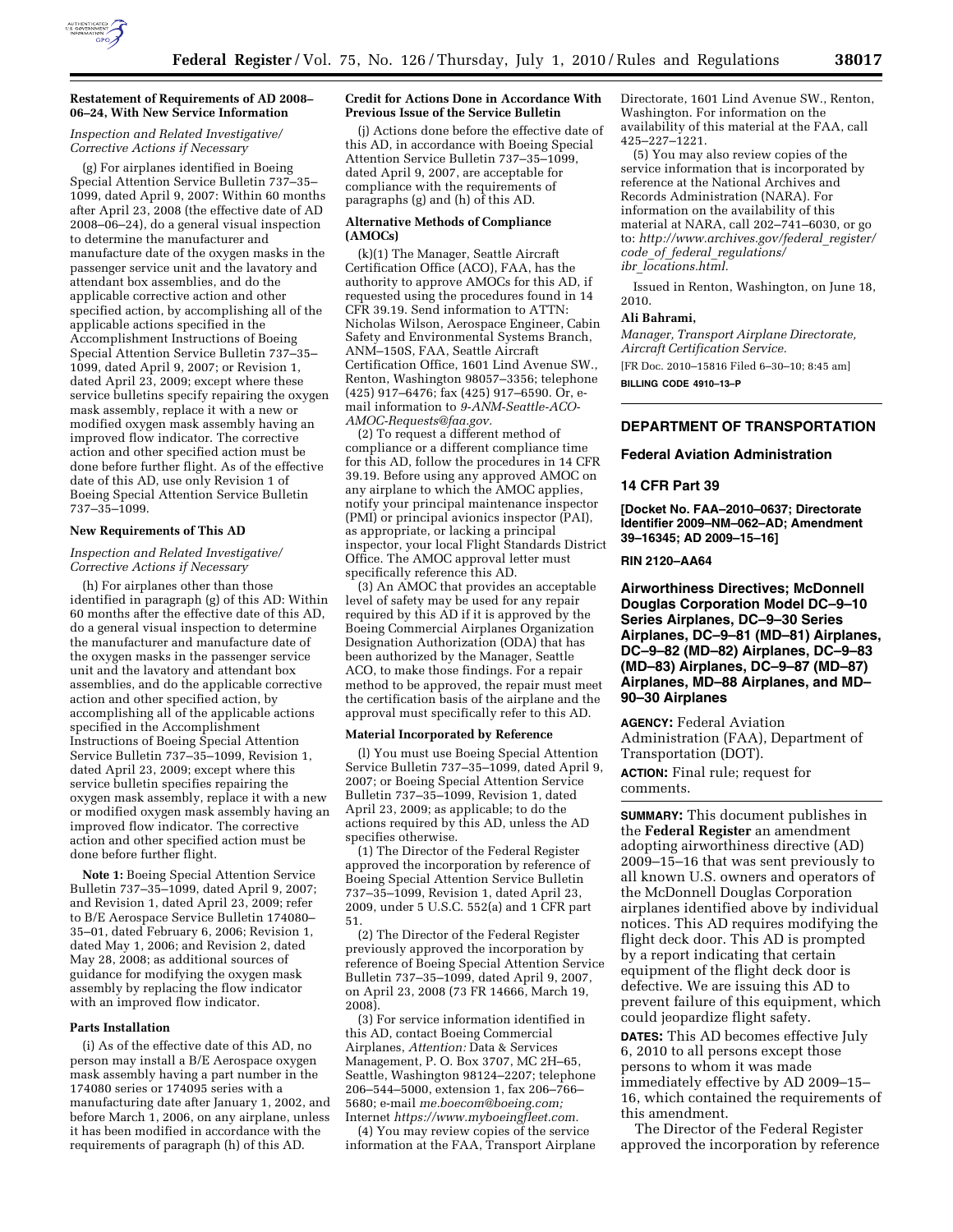of a certain publication listed in the AD as of July 6, 2010.

We must receive comments on this AD by August 16, 2010.

**ADDRESSES:** You may send comments by any of the following methods:

• *Federal eRulemaking Portal:* Go to *http://www.regulations.gov.* Follow the instructions for submitting comments.

• *Fax:* 202–493–2251.

• *Mail:* U.S. Department of Transportation, Docket Operations, M– 30, West Building Ground Floor, Room W12–140, 1200 New Jersey Avenue, SE., Washington, DC 20590.

• *Hand Delivery:* U.S. Department of Transportation, Docket Operations, M– 30, West Building Ground Floor, Room W12–140, 1200 New Jersey Avenue, SE., Washington, DC 20590, between 9 a.m. and 5 p.m., Monday through Friday, except Federal holidays.

For service information identified in this AD, contact TIMCO Aerosystems, 815 Radar Road, Greensboro, NC 27410– 6221; telephone 336–668–4410, extension 3063; fax 336–662–8330; Internet: *http://www.timco.aero.* 

## **Examining the AD Docket**

You may examine the AD docket on the Internet at *http:// www.regulations.gov*; or in person at the Docket Management Facility between 9 a.m. and 5 p.m., Monday through Friday, except Federal holidays. The AD docket contains this AD, the regulatory evaluation, any comments received, and other information. The street address for the Docket Office (telephone 800–647– 5527) is in the **ADDRESSES** section. Comments will be available in the AD docket shortly after receipt.

**FOR FURTHER INFORMATION CONTACT:**  Linda Haynes, Aerospace Engineer, COS—Certificate Management Branch, ACE–102A, FAA, Atlanta Aircraft Certification Office, 1701 Columbia Avenue, College Park, GA 30337; telephone 404–474–5525; fax 404–474– 5606.

**SUPPLEMENTARY INFORMATION:** On July 15, 2009, we issued AD 2009–15–16, which applies to all McDonnell Douglas Model DC–9–10 series airplanes, DC–9– 30 series airplanes, DC–9–81 (MD–81) airplanes, DC–9–82 (MD–82) airplanes, DC–9–83 (MD–83) airplanes, DC–9–87 (MD–87) airplanes, MD–88 airplanes, and MD–90–30 airplanes.

#### **Background**

We have received a report indicating that certain equipment of the flight deck door is defective. This condition, if not corrected, could result in failure of the equipment, which could jeopardize flight safety.

# **Relevant Service Information**

We reviewed TIMCO Service Bulletin TSB–88–52–045, Revision E, dated November 6, 2008. The service bulletin describes procedures for correcting the defect in the flight deck door.

# **FAA's Determination and Requirements of This AD**

Since the unsafe condition described is likely to exist or develop on other airplanes of the same type design, we issued AD 2009–15–16 to prevent failure of certain equipment of the flight deck door, which could jeopardize flight safety. The AD requires accomplishing the actions specified in the service information previously described.

We have determined that notice and opportunity for prior public comment on AD 2009–15–16 were contrary to the public interest, and good cause existed to make the AD effective immediately by individual notices issued on July 15, 2009, to all known U.S. owners and operators of McDonnell Douglas Model DC–9–10 series airplanes, DC–9–30 series airplanes, DC–9–81 (MD–81) airplanes, DC–9–82 (MD–82) airplanes, DC–9–83 (MD–83) airplanes, DC–9–87 (MD–87) airplanes, MD–88 airplanes, and MD–90–30 airplanes. These conditions still exist, and the AD is hereby published in the **Federal Register** as an amendment to section 39.13 of the Federal Aviation Regulations (14 CFR 39.13) to make it effective to all persons.

# **Comments Invited**

This AD is a final rule that involves requirements affecting flight safety, and we did not provide you with notice and an opportunity to provide your comments before it becomes effective. However, we invite you to send any written data, views, or arguments about this AD. Send your comments to an address listed under the **ADDRESSES** section. Include ''Docket No. FAA– 2010–0637; Directorate Identifier 2009– NM–062–AD'' at the beginning of your comments. We specifically invite comments on the overall regulatory, economic, environmental, and energy aspects of this AD. We will consider all comments received by the closing date and may amend this AD because of those comments.

We will post all comments we receive, without change, to *http:// www.regulations.gov,* including any personal information you provide. We will also post a report summarizing each substantive verbal contact we receive about this AD.

## **Authority for This Rulemaking**

Title 49 of the United States Code specifies the FAA's authority to issue rules on aviation safety. Subtitle I, Section 106, describes the authority of the FAA Administrator. Subtitle VII, Aviation Programs, describes in more detail the scope of the Agency's authority.

We are issuing this rulemaking under the authority described in Subtitle VII, Part A, Subpart III, Section 44701, ''General requirements.'' Under that section, Congress charges the FAA with promoting safe flight of civil aircraft in air commerce by prescribing regulations for practices, methods, and procedures the Administrator finds necessary for safety in air commerce. This regulation is within the scope of that authority because it addresses an unsafe condition that is likely to exist or develop on products identified in this rulemaking action.

## **Regulatory Findings**

This AD will not have federalism implications under Executive Order 13132. This AD will not have a substantial direct effect on the States, on the relationship between the national government and the States, or on the distribution of power and responsibilities among the various levels of government.

*For the reasons discussed above, I certify that this AD:* 

(1) Is not a ''significant regulatory action'' under Executive Order 12866,

(2) Is not a ''significant rule'' under DOT Regulatory Policies and Procedures (44 FR 11034, February 26, 1979), and

(3) Will not have a significant economic impact, positive or negative, on a substantial number of small entities under the criteria of the Regulatory Flexibility Act.

You can find our regulatory evaluation and the estimated costs of compliance in the AD Docket.

#### **List of Subjects in 14 CFR Part 39**

Air transportation, Aircraft, Aviation safety, Incorporation by reference, Safety.

## **Adoption of the Amendment**

■ Accordingly, under the authority delegated to me by the Administrator, the FAA amends 14 CFR part 39 as follows:

# **PART 39—AIRWORTHINESS DIRECTIVES**

■ 1. The authority citation for part 39 continues to read as follows:

**Authority:** 49 U.S.C. 106(g), 40113, 44701.